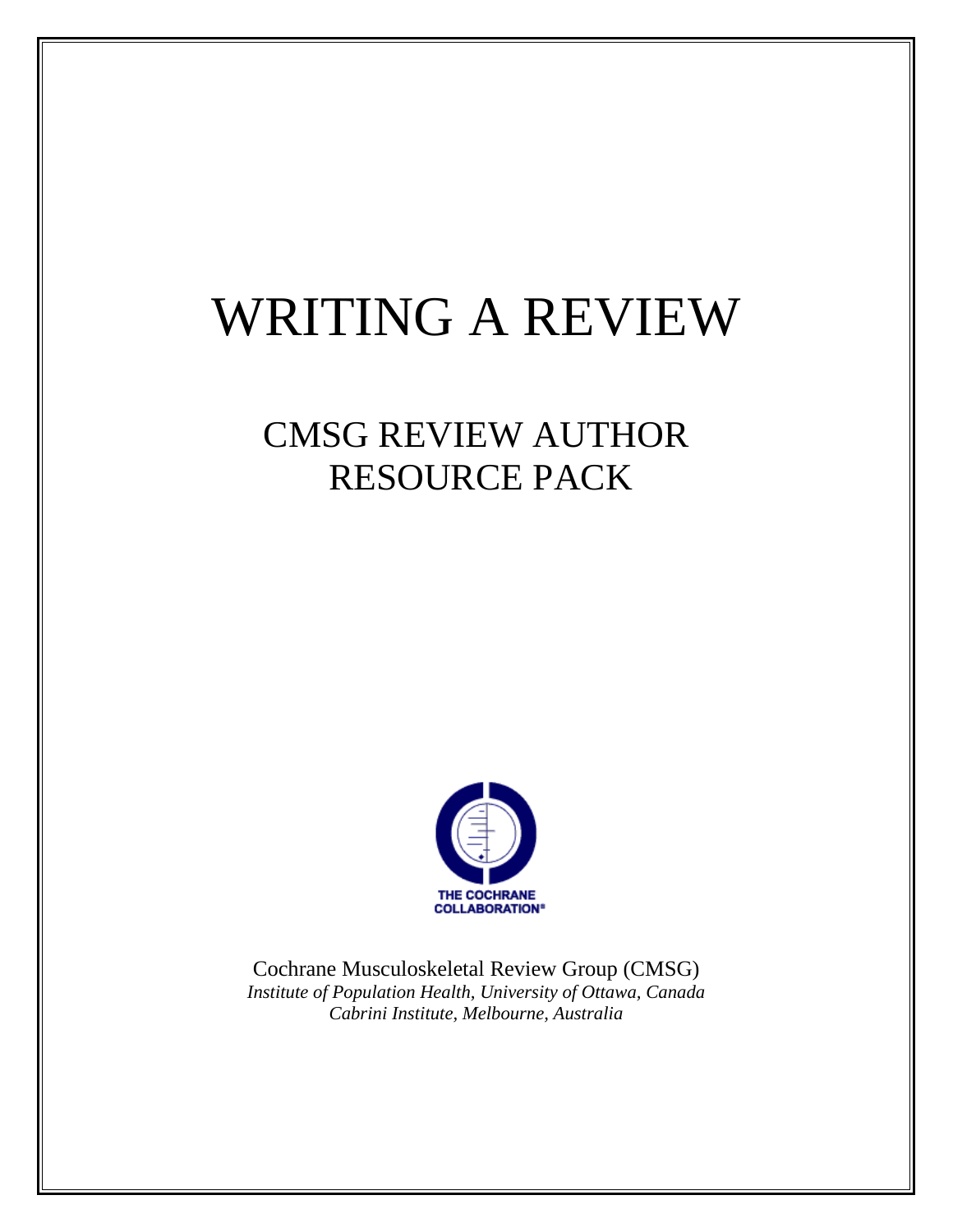

Congratulations, your protocol has been accepted by the Cochrane Musculoskeletal Group and will be published in The Cochrane Library!

Thank you for your hard work and commitment during the protocol development process. Please use RevMan 5 to "check out" the protocol from Archie and work with this file to develop your review.

When your review is ready to be submitted for editorial approval, please run the Validation Report in RevMan (File>Reports>Validation Report) to ensure there are no errors with your RevMan file. When you check the review into Archie, please send an email to the editorial base to let us know you have checked in the review for editorial approval. A completed review checklist ensuring adherence to key methodological items should be attached to this email.

In addition to this letter, there are six documents which will ensure that the necessary information and standards will be included in your review:

- The Cochrane Handbook for Systematic Reviews of Interventions - Guides you to make the right decisions on the methods used in your review
- **Methodological Expectations of Cochrane Intervention Reviews (MECIR) standards** - Designed with clear and transparent expectations of review conduct and reporting
- Cochrane Musculoskeletal Group guidance document on creating Summary of Findings tables
- Cochrane Musculoskeletal Group guidance document on creating a plain language summary
- Author Pre-submission Checklist for Reviews

- Ensures that all criteria of the review have been met

- Please complete the checklist before you submit your review to the editorial base
- **The Cochrane Style Guide** 
	- Ensures all Cochrane protocols, reviews and documents are in Cochrane format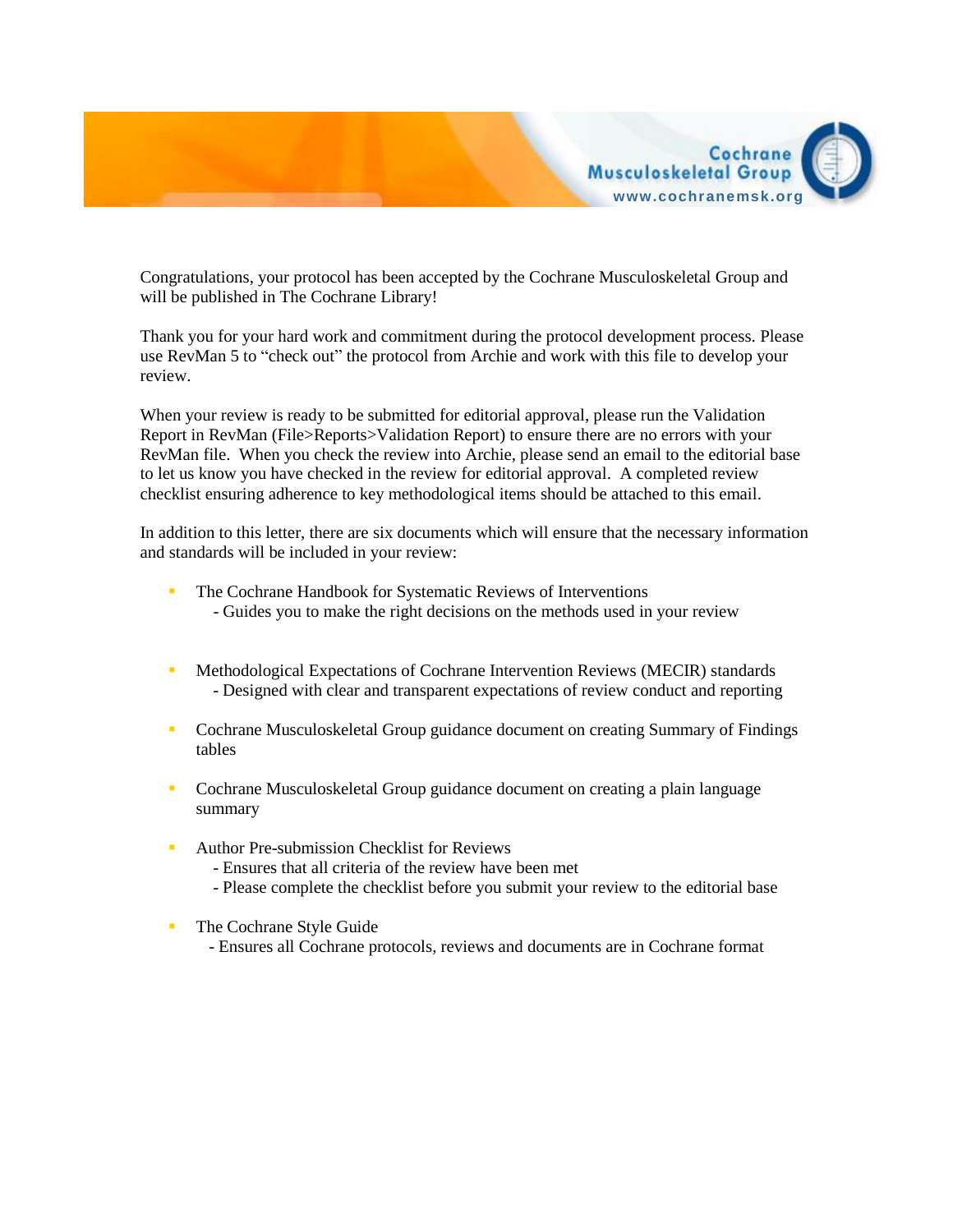Please do not forget to regularly refer to the *Cochrane Handbook for Systematic Reviews of Interventions* [\(www.cochrane-handbook.org\)](http://www.cochrane-handbook.org/), the *Cochrane Style Guide* [\(http://www.cochrane.org/training/cochrane-style-resource\)](http://www.cochrane.org/training/cochrane-style-resource) and the MECIR standards [\(http://www.editorial-unit.cochrane.org/cochrane-methods\)](http://www.editorial-unit.cochrane.org/cochrane-methods) to ensure the required Cochrane standards are being achieved.

Please feel free to contact us if you have any questions.

Congratulations again on your protocol, and good luck with your review.

Best regards, **Jordi Pardo Pardo, Lara Maxwell and Renea Johnston, Managing Editors (Ottawa and Australian Editorial Bases)** On behalf of: The Cochrane Musculoskeletal Group Email: [cmsg@uottawa.ca](mailto:cmsg@uottawa.ca) and [renea.johnston@med.monash.edu.au](mailto:renea.johnston@med.monash.edu.au)

#### **THE COCHRANE HANDBOOK FOR SYSTEMATIC REVIEWS OF INTERVENTIONS**

The Cochrane Handbook for Systematic Reviews of Interventions is the official document that describes in detail the process of preparing and maintaining Cochrane systematic reviews on the effects of healthcare interventions. The current version of the Handbook is 5.1.0 (updated March 2011). It is available in various formats:

- Printable PDF version accessible through Archie
- Browsable version online
- Browsable version from the help menu in RevMan 5

It is divided into three parts and contains 21 chapters in total:

- Part 1, relevant to all reviews, introduces Cochrane reviews, covering their planning and preparation, and their maintenance and updating, and ends with a guide to the contents of a Cochrane review or protocol.
- Part 2, relevant to all reviews, provides guidance on preparing reviews, covering eligibility criteria, searching, collecting data, within-study bias, analyzing data, reporting bias, presenting and interpreting results.
- Part 3, relevant to some reviews only, addresses special topics, including particular considerations in addressing adverse effects, meta-analysis with non-standard study designs and using individual participant data. This part has *new* chapters on incorporating economic evaluations, non-randomized studies, qualitative research, patient-reported outcomes in reviews, and reviews in health promotion and public health. A final chapter describes the new review type of Overviews of reviews.

To access the *Handbook* online please visit: <http://www.cochrane-handbook.org/>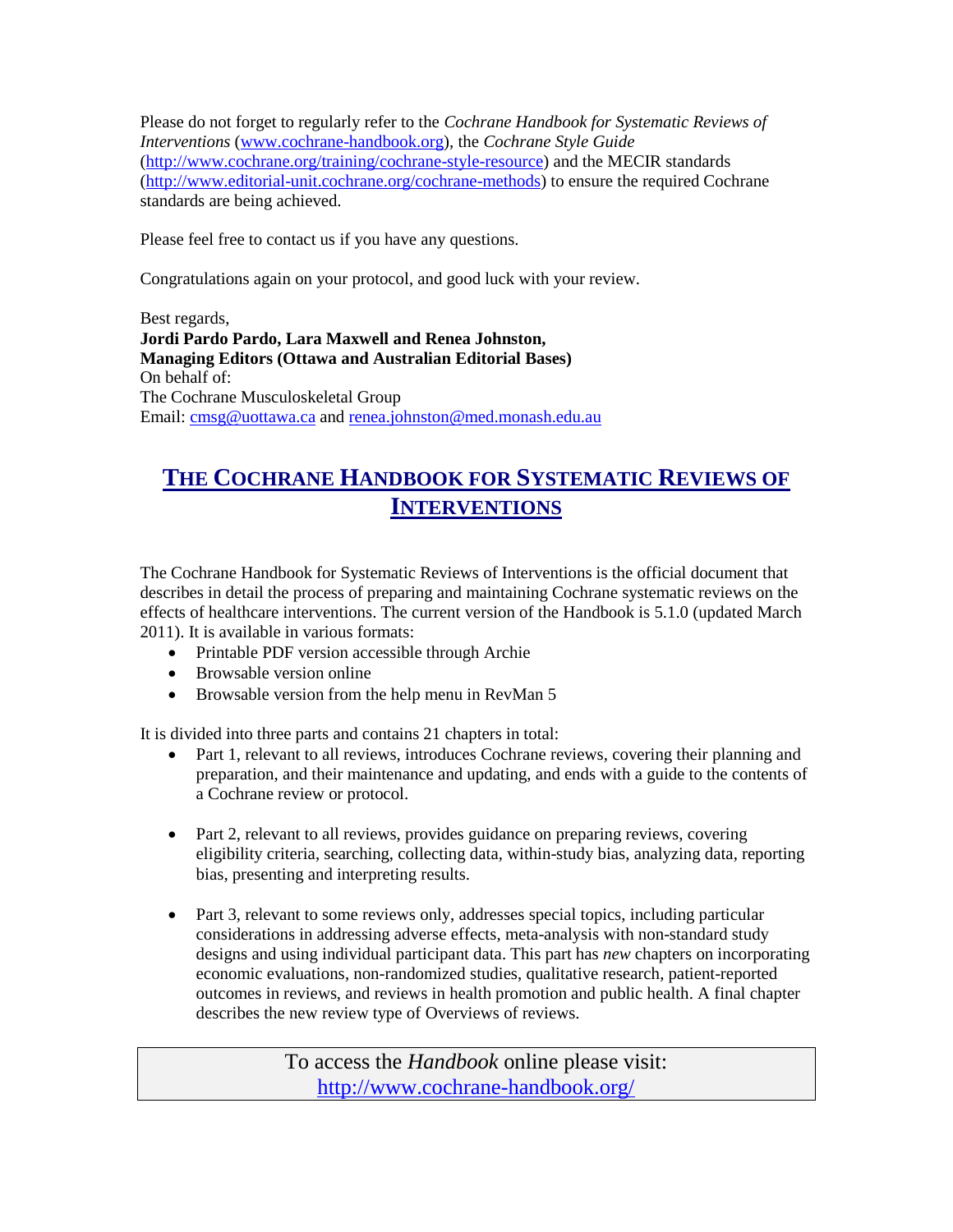#### **COCHRANE MECIR STANDARDS**

These standards have been developed to provide authors with clear and transparent expectations of review conduct and reporting. There are two documents:

- 1. Standards for **[conducting](http://www.editorial-unit.cochrane.org/sites/editorial-unit.cochrane.org/files/uploads/MECIR_conduct_standards%202.3%2002122013.pdf)** a review
- 2. Standards for **[reporting](http://www.editorial-unit.cochrane.org/sites/editorial-unit.cochrane.org/files/uploads/MECIR%20Reporting%20standards%201.1_17122012_2.pdf)** a review

All new reviews undergo screening by the Cochrane Editorial Unit once they have been signed off by the Co-ordinating Editor of the Review Group. The key MECIR items that are assessed during the screening process are listed below. Please make sure your review addresses all of these before submitting your review for editorial approval.

Also, please check the Cochrane Editorial Unit website [\(http://editorial-unit.cochrane.org/mecir\)](http://editorial-unit.cochrane.org/mecir) for updates to MECIR. Documents in the '*Guidance & reports from CEU quality assurance programme*' section should be read carefully by all authors.

| R11  | Provide a comment on the findings of the bias assessment.                                                                                                                                                                                                                               |
|------|-----------------------------------------------------------------------------------------------------------------------------------------------------------------------------------------------------------------------------------------------------------------------------------------|
| R12  | Report findings for all primary outcomes, irrespective of the strength and direction of the result,<br>and of the availability of data.                                                                                                                                                 |
| R13  | Ensure that any findings related to adverse effects are reported. If adverse effects data were<br>sought, but availability of data was limited, this should be reported.                                                                                                                |
| R16  | State key conclusions drawn.                                                                                                                                                                                                                                                            |
| R13  | Ensure that reporting of objectives, important outcomes, results, caveats and conclusions is<br>consistent across the text, the abstract, the plain language summary and the 'Summary of findings'<br>table (if included).                                                              |
| R86  | Ensure that all statistical results presented in the main review text are consistent between the text<br>and the 'Data and analysis' tables.                                                                                                                                            |
| C73  | Interpreta statistically non-significant P value (e.g. larger than 0.05) as a finding of uncertainty<br>unless confidence intervals are sufficiently narrow to rule out an important magnitude of effect.                                                                               |
| R100 | Discuss limitations of the review at study and outcome level (e.g. regarding risk of bias), and at<br>review-level (e.g. incomplete identification of studies, reporting bias).                                                                                                         |
| C76  | Use the five GRADE considerations (study limitations, consistency of effect, imprecision,<br>indirectness and publication bias) to assess the quality of the body of evidence for each outcome,<br>and to draw conclusions about the quality of evidence within the text of the review. |
| C78  | Base conclusions only on findings from the synthesis (quantitative or narrative) of studies included<br>in the review.                                                                                                                                                                  |
| R101 | Provide a general interpretation of the evidence so that it can inform healthcare or policy decisions.<br>Avoid making recommendations for practice.                                                                                                                                    |
| R106 | Explain and justify any changes from the protocol (including any post hoc decisions about eligibility<br>criteria or the addition of subgroup analyses).                                                                                                                                |